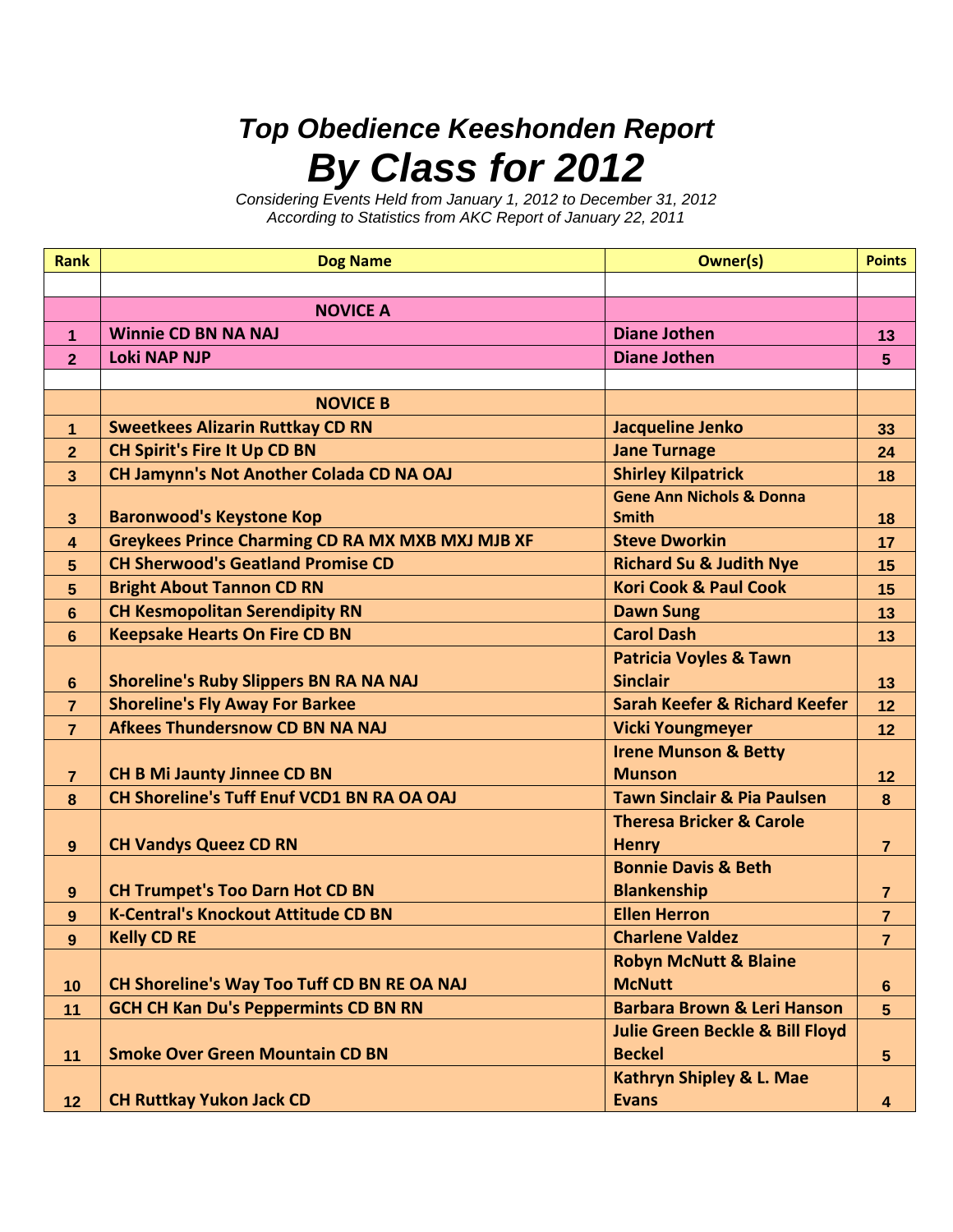| 13                               | Daimler's Gizmos 'N Gadgets BN RA MX MXJ AXP AJP OF                                                       | <b>Lynne Anderson</b>                                       | 3                    |
|----------------------------------|-----------------------------------------------------------------------------------------------------------|-------------------------------------------------------------|----------------------|
| 14                               | Flowerkees Sweet Alyssum Geluk CD BN RA OA OAJ                                                            | <b>Francis Boyle &amp; Nancy Aldrich</b>                    | $\overline{2}$       |
| 14                               | CH Daimler Wynwood Rhythm N Blues CD BN RE                                                                | <b>Lois Albright</b>                                        | $\overline{2}$       |
| 15                               | <b>Vandys Quick Silver CD RE OA OAJ</b>                                                                   | E. Miller                                                   | $\mathbf{1}$         |
| 15                               | <b>Loki NAP NJP</b>                                                                                       | <b>Diane Jothen</b>                                         | 1                    |
|                                  |                                                                                                           |                                                             |                      |
|                                  | <b>OPEN A</b>                                                                                             |                                                             |                      |
|                                  |                                                                                                           | <b>Bonnie Davis &amp; Beth</b>                              |                      |
| $\overline{1}$                   | <b>CH Trumpet's Too Darn Hot CD BN</b>                                                                    | <b>Blankenship</b>                                          | 28                   |
|                                  |                                                                                                           | Joan Hoffman, John Hoffman, &                               |                      |
| 2 <sup>1</sup>                   | <b>Ruttkay Herbie The Love Bug CDX</b>                                                                    | L. Mae Evans                                                | 22                   |
| $\mathbf{3}$                     | <b>CH Summerwind's Tagliatelli CDX</b>                                                                    | <b>Ronnie Leith, Jean Gauchat-</b><br>Hargis, Joshua Hargis | 19                   |
|                                  | GCH CH Wund R Y Sheza Superstar At Paugh Prints VCD2 BN G                                                 | <b>Sherri Alspaugh &amp; Terry Van</b>                      |                      |
| $\overline{\mathbf{4}}$          | <b>N RAE AX AXJ</b>                                                                                       | <b>Schyndel</b>                                             | 17                   |
| 5                                | <b>Kandea CDX GN RE</b>                                                                                   | <b>Amber Streicher</b>                                      | 14                   |
| $6\phantom{1}6$                  | <b>Wyndjamr's Reflections Of A Blue Moon CDX RE</b>                                                       | <b>Stacy Dickinson</b>                                      | $\boldsymbol{9}$     |
| $\overline{7}$                   | <b>Adonai's Sweet-N-Sassy CDX</b>                                                                         | <b>Ramona Barker</b>                                        | $\overline{7}$       |
| $\overline{7}$                   | CH Kj's Livin The Dream CD NA NAJ                                                                         | <b>Shirley Kilpatrick</b>                                   | $\overline{7}$       |
| 8                                | <b>Vandys Titania CD GO RE OA OAJ</b>                                                                     | <b>Barbara Eng &amp; Carole Henry</b>                       | $\overline{1}$       |
|                                  |                                                                                                           |                                                             |                      |
|                                  | <b>OPENB</b>                                                                                              |                                                             |                      |
|                                  |                                                                                                           |                                                             |                      |
|                                  |                                                                                                           |                                                             |                      |
| $\mathbf 1$                      | CH OTCH MACH2 Keepsake Giving Me Chills UDX8 OGM MXG MJG                                                  | <b>Margaret Bissell</b>                                     | 151                  |
| $\overline{2}$<br>$\overline{3}$ | GCH CH Keepsake Ice On Fire UDX OM2 MX MXJ OF<br><b>Keesbrook's Tourmaline Blues UDX OM2 RA AX AXJ NF</b> | <b>Margaret Bissell</b><br><b>Lila Dann</b>                 | 62<br>61             |
| 4                                |                                                                                                           | <b>Marion Crain</b>                                         |                      |
| 5                                | <b>CH Keesbrook's Opal Essence UDX OM2</b><br><b>CH Keepsake Hurricane Bizy UD</b>                        | <b>Gene Ann Nichols</b>                                     | 60<br>$\overline{7}$ |
|                                  | GCH CH MACH6 Shoreline's Tuff Act To Follow VCD2 VER RAE                                                  |                                                             |                      |
| $6\phantom{1}6$                  | <b>MXC2 MJB3 MXF MFB TQX T2B</b>                                                                          | <b>Tawn Sinclair &amp; John Sinclair</b>                    | 6                    |
|                                  |                                                                                                           | <b>Bonnie Davis &amp; Beth</b>                              |                      |
| $\overline{7}$                   | <b>CH Trumpet's Too Darn Hot CDX BN</b>                                                                   | <b>Blankenship</b>                                          | 5                    |
| 8                                | <b>Victor Clark UD RN</b>                                                                                 | <b>Robin Clark</b>                                          | $\overline{2}$       |
| 9                                | <b>Klassic's Play With Fire CDX RE</b>                                                                    | <b>Ann McHugh</b>                                           | 1                    |
|                                  |                                                                                                           |                                                             |                      |
|                                  | <b>UTILITY A</b>                                                                                          |                                                             |                      |
| 1                                | <b>CH Keepsake Hurricane Bizy UD</b>                                                                      | <b>Gene Ann Nichols</b>                                     | 12                   |
| $\overline{2}$                   | <b>CH Jamynn's Onetoomany Coladas CDX AX AXJ</b>                                                          | <b>Shirley Kilpatrick</b>                                   | $\overline{7}$       |
| $\mathbf{3}$                     | <b>Trumpet's Grand Illusion CDX</b>                                                                       | <b>Denise Arway &amp; Jeff Arway</b>                        | $6\phantom{1}6$      |
|                                  |                                                                                                           |                                                             |                      |
|                                  | <b>UTILITY B</b>                                                                                          |                                                             |                      |
| $\mathbf 1$                      | CH OTCH MACH2 Keepsake Giving Me Chills UDX8 OGM MXG MJG                                                  | <b>Margaret Bissell</b>                                     | 78                   |